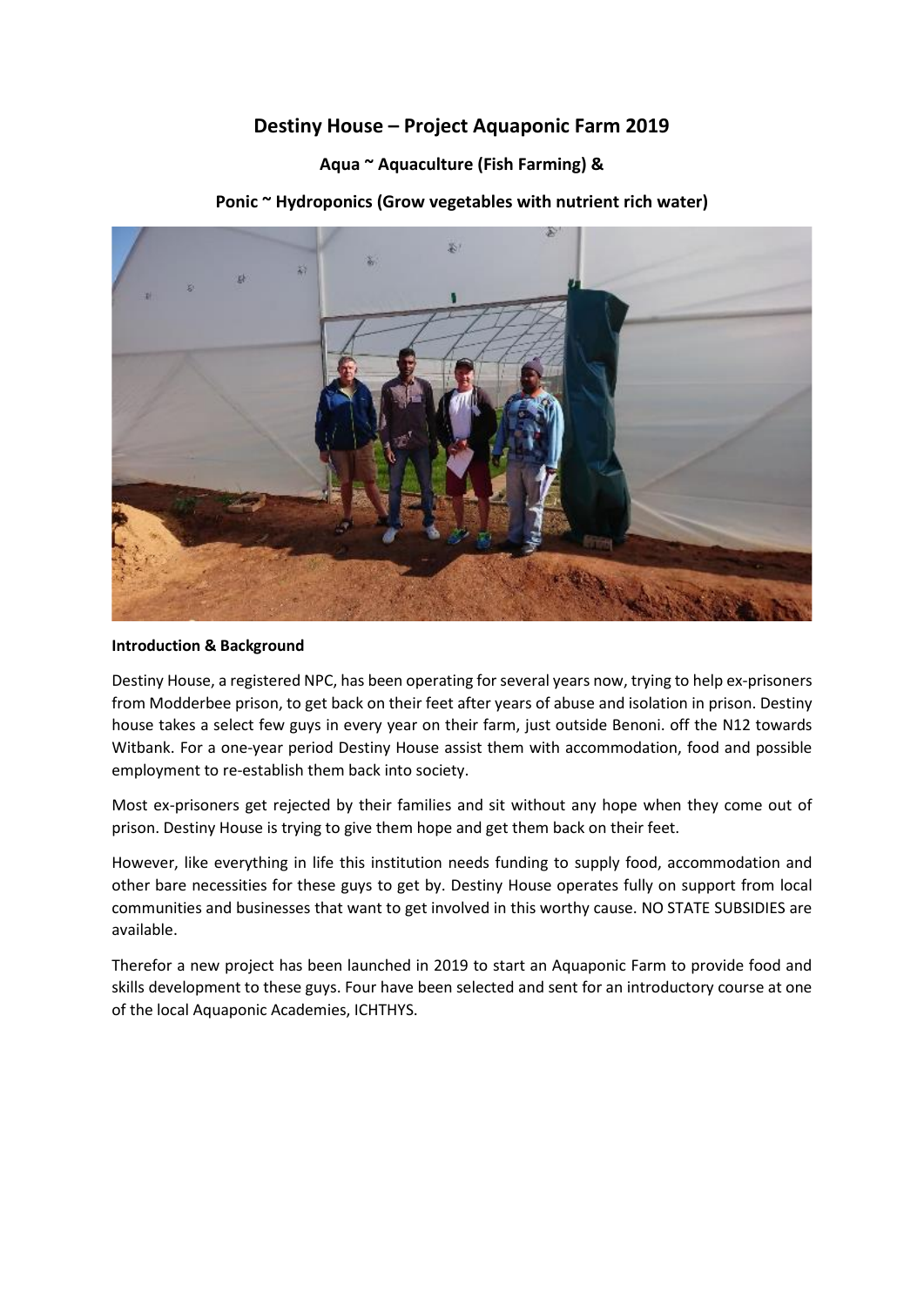

### **Project Objectives:**

- Current: Skills Development
- Current: Grow own food: fish & vegetables
- Future: Grow enough food to sell in the market to pay for other expenses at Destiny House.

### **Project Scope on the farm:**

- Build a 30 x 10meter hydroponic tunnel to grow vegetables in
- Build an aquaculture system to grow fish in
- Build a cool room / refrigerated room to keep produce cool
- Build storage space for spare equipment required for operations

### **Project total cost:**

±R400 000 for the complete system.

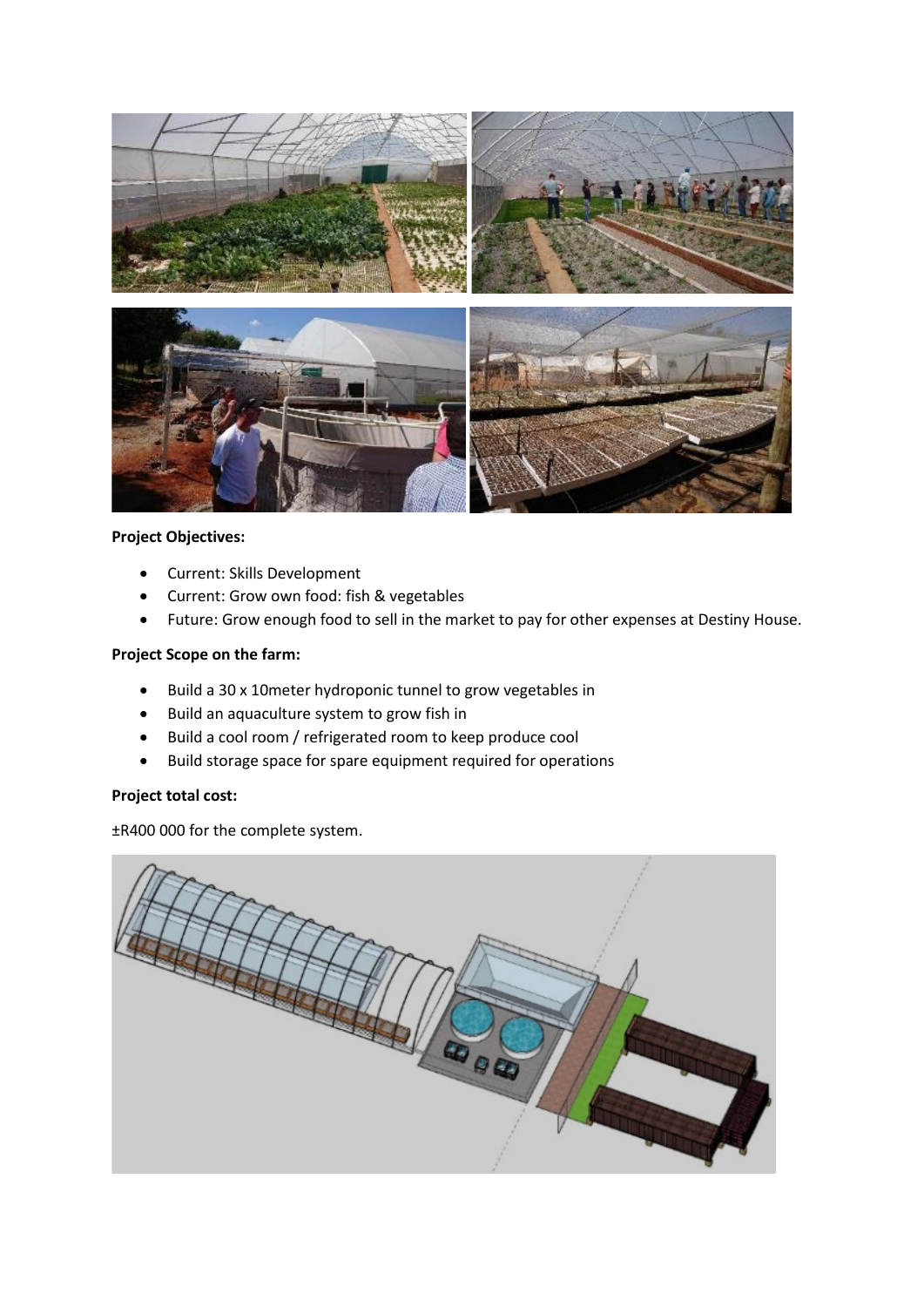# **Progress photo's to date:**

1. 5x Containers sponsored by PD Nixon. 2 will be converted into living quarters. 2 will be used for cool rooms. The 5<sup>th</sup> will be used as a site office to manage the process.



2. Earthworks underway.

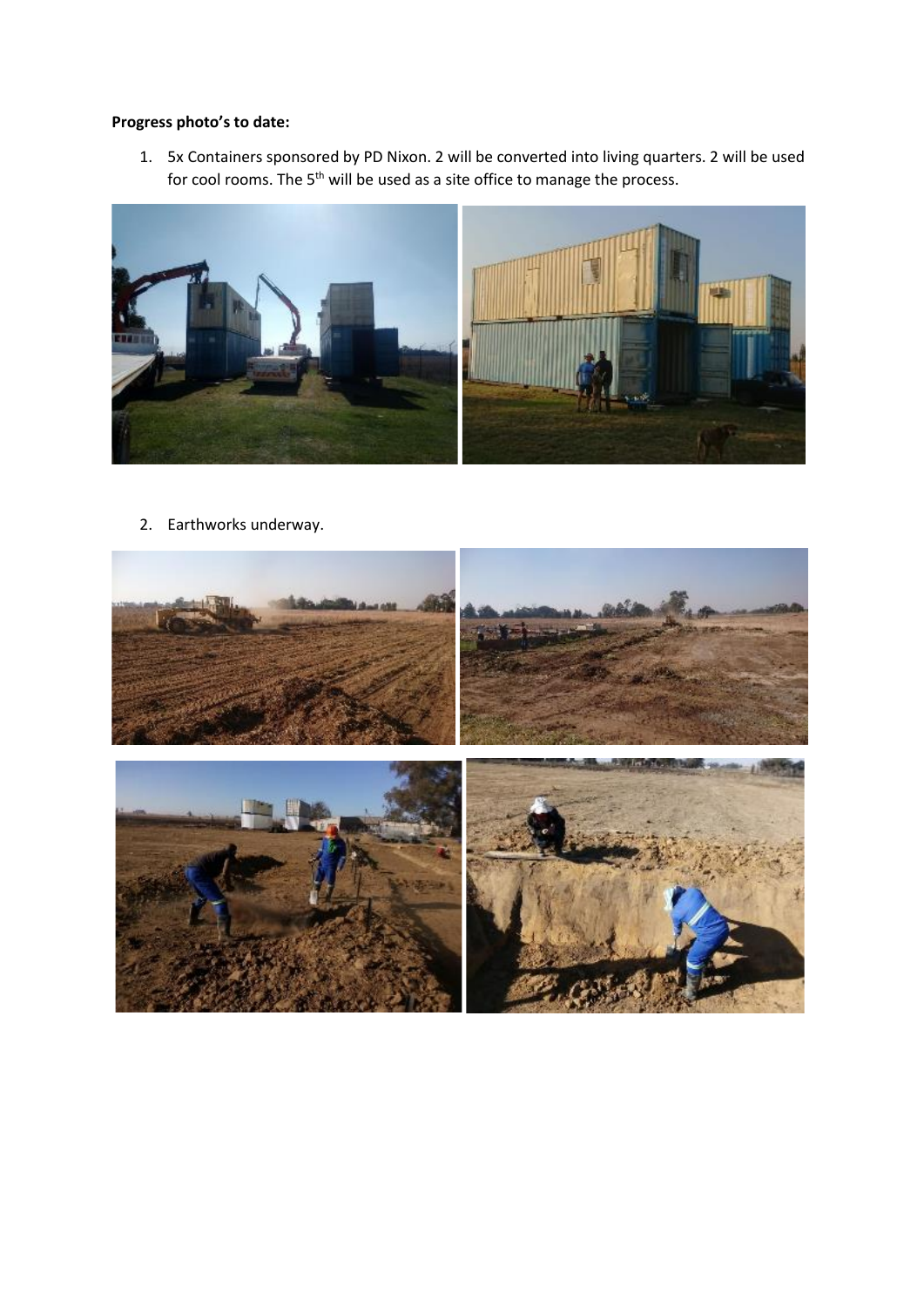

3. Emergency dam installation.